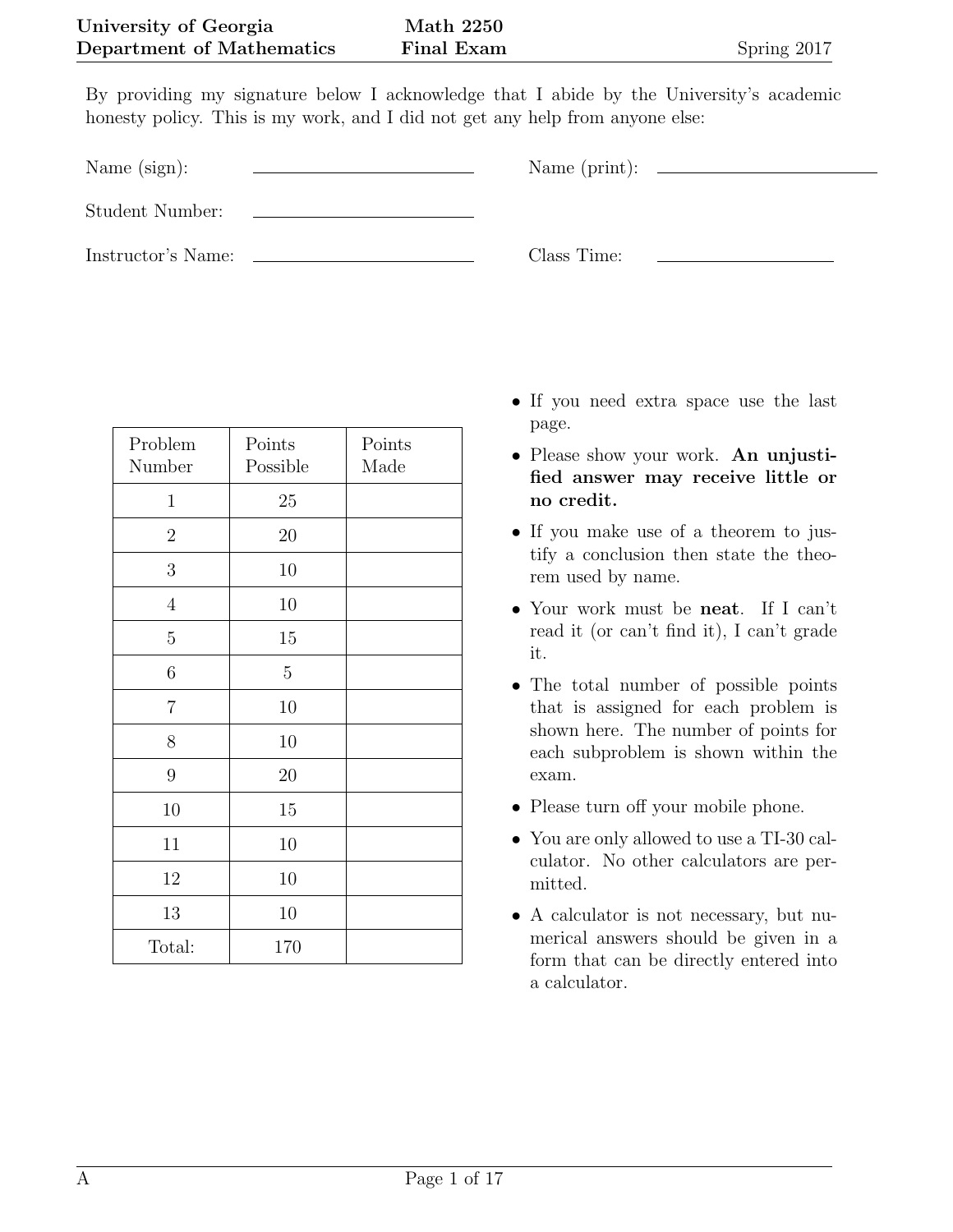- 1. Determine the first derivative of each of the following functions. Print your answer in the box provided.
	- (a) [5 pts]  $f(x) = e^{3x} + 5x^2 + 2001$ .

$$
f'(x) =
$$

(b) [5 pts]  $h(x) = x^2 \cos(x) + 42$ .

$$
h'(x) =
$$

(c) [5 pts] 
$$
G(r) = \frac{r+4}{3r^2+7}
$$
.

 $G'(r) =$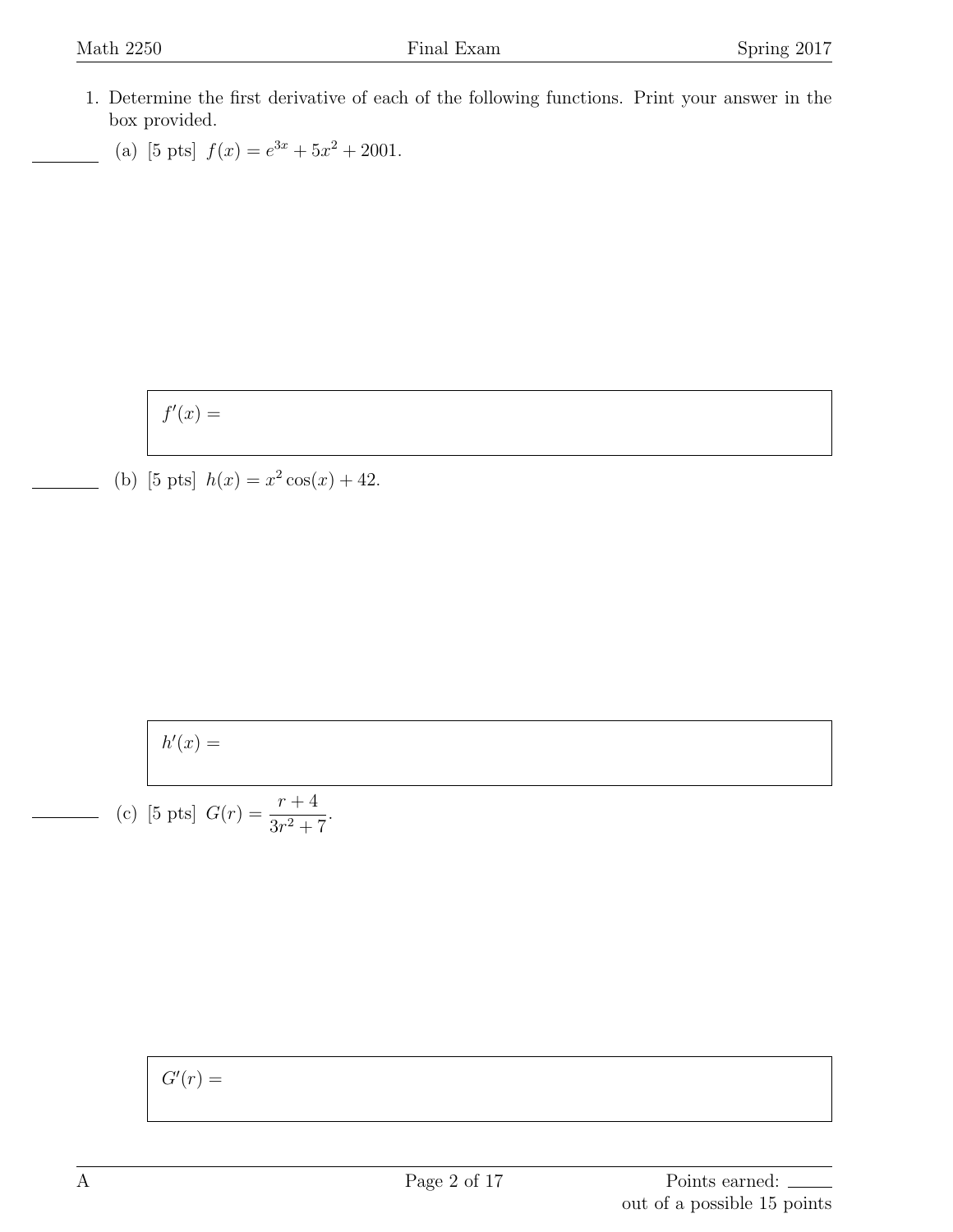(d) [5 pts]  $M(x) = \arctan(3x)$ .

 $M'(x) =$ 

(e) [5 pts]  $Q(s) = (1 + s)^{\frac{1}{s}}$ .

 $Q'(s) =$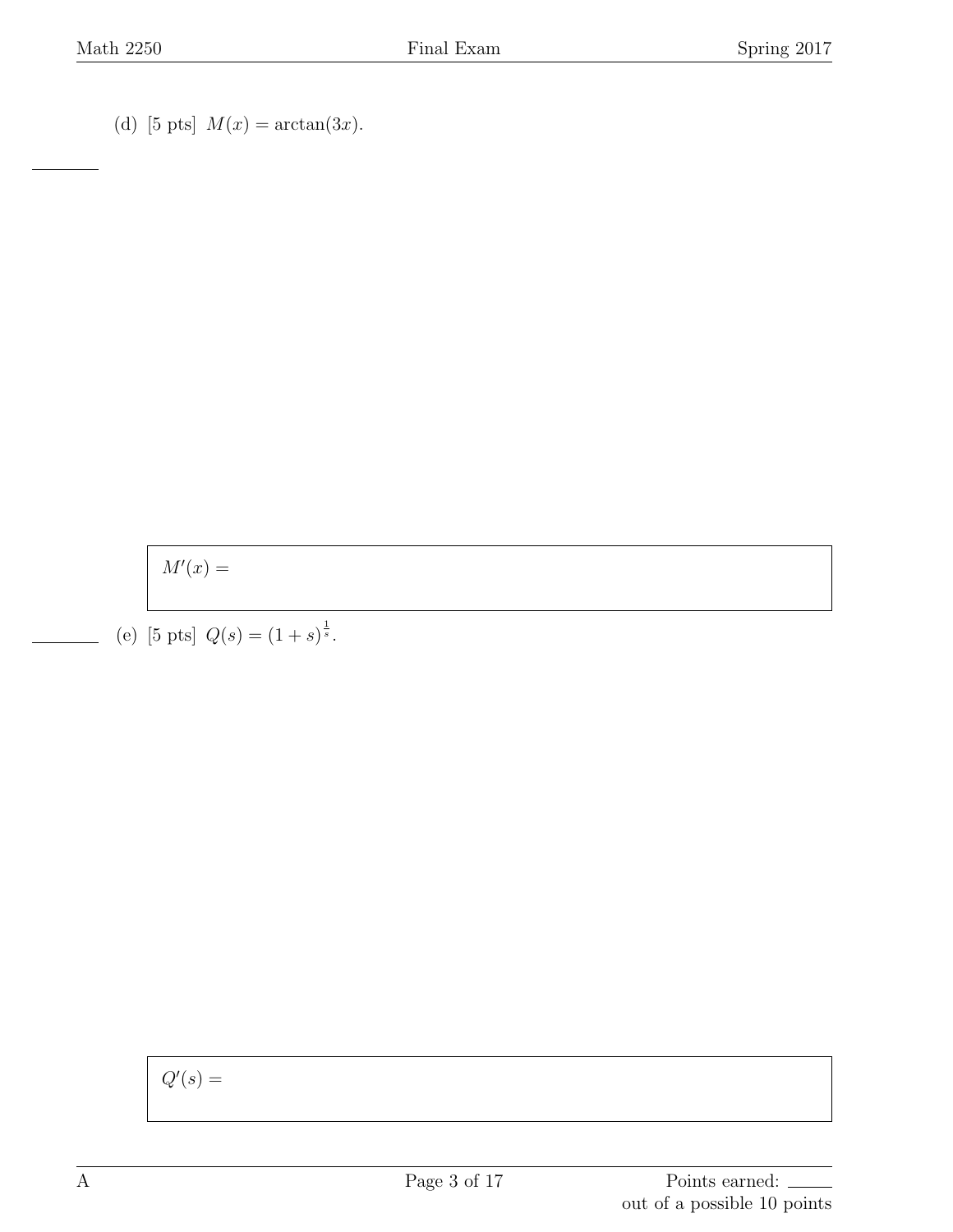2. Determine **the most general anti-derivative** indicated in each of the following expressions. Print your answer in the box provided.

(a) [5 pts] 
$$
\int (5x+3) dx
$$
.

Anti-Derivative:

(b) [5 pts] 
$$
\int (\cos(4x) + e^{2x} + 9) dx
$$
.

Anti-Derivative: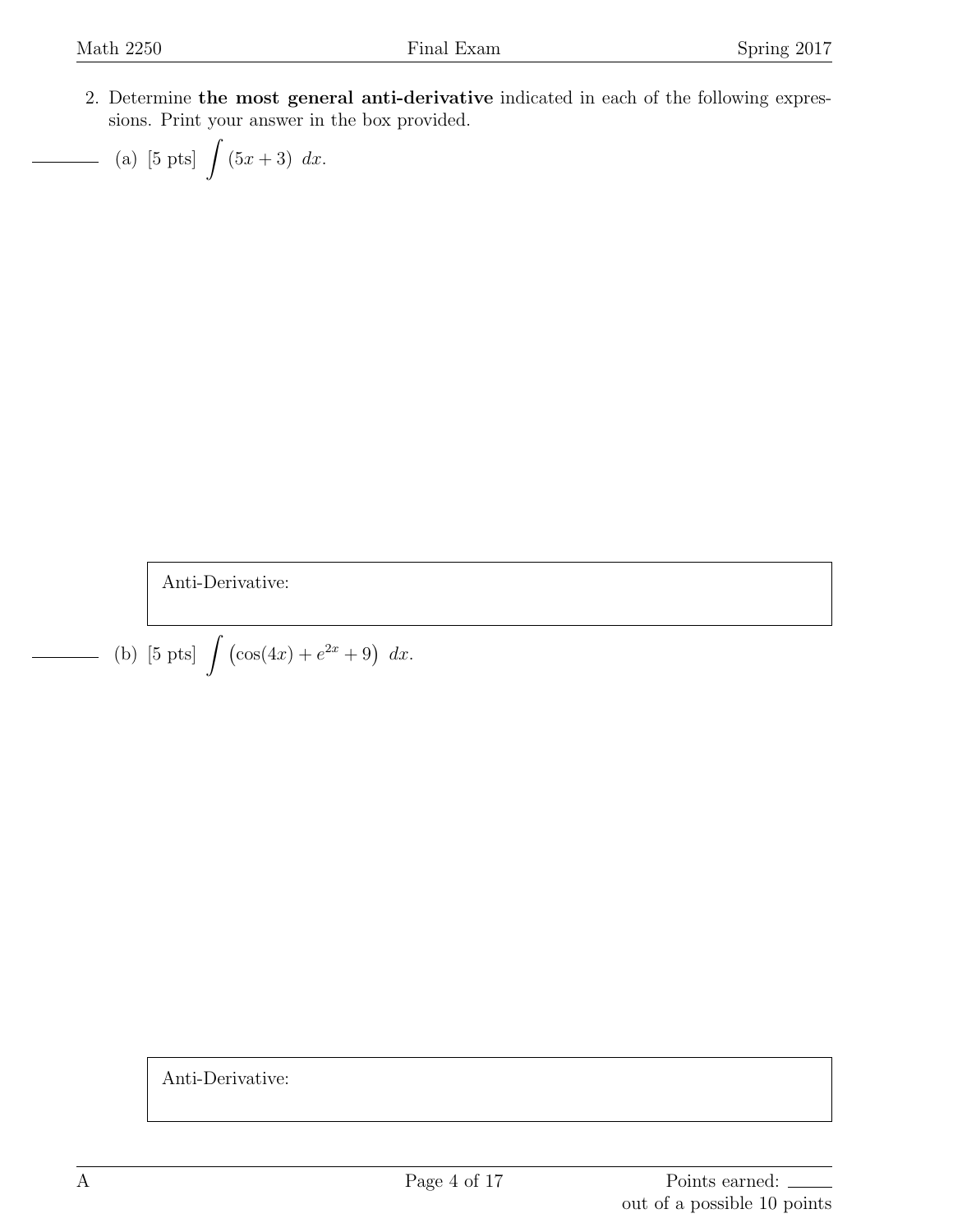(c) [5 pts] 
$$
\int \frac{x}{3 - x^2} dx
$$
.

Anti-Derivative:

(d) [5 pts]  $\int \sin(x) \cos(x) dx$ .

Anti-Derivative:

 $\overline{\phantom{a}}$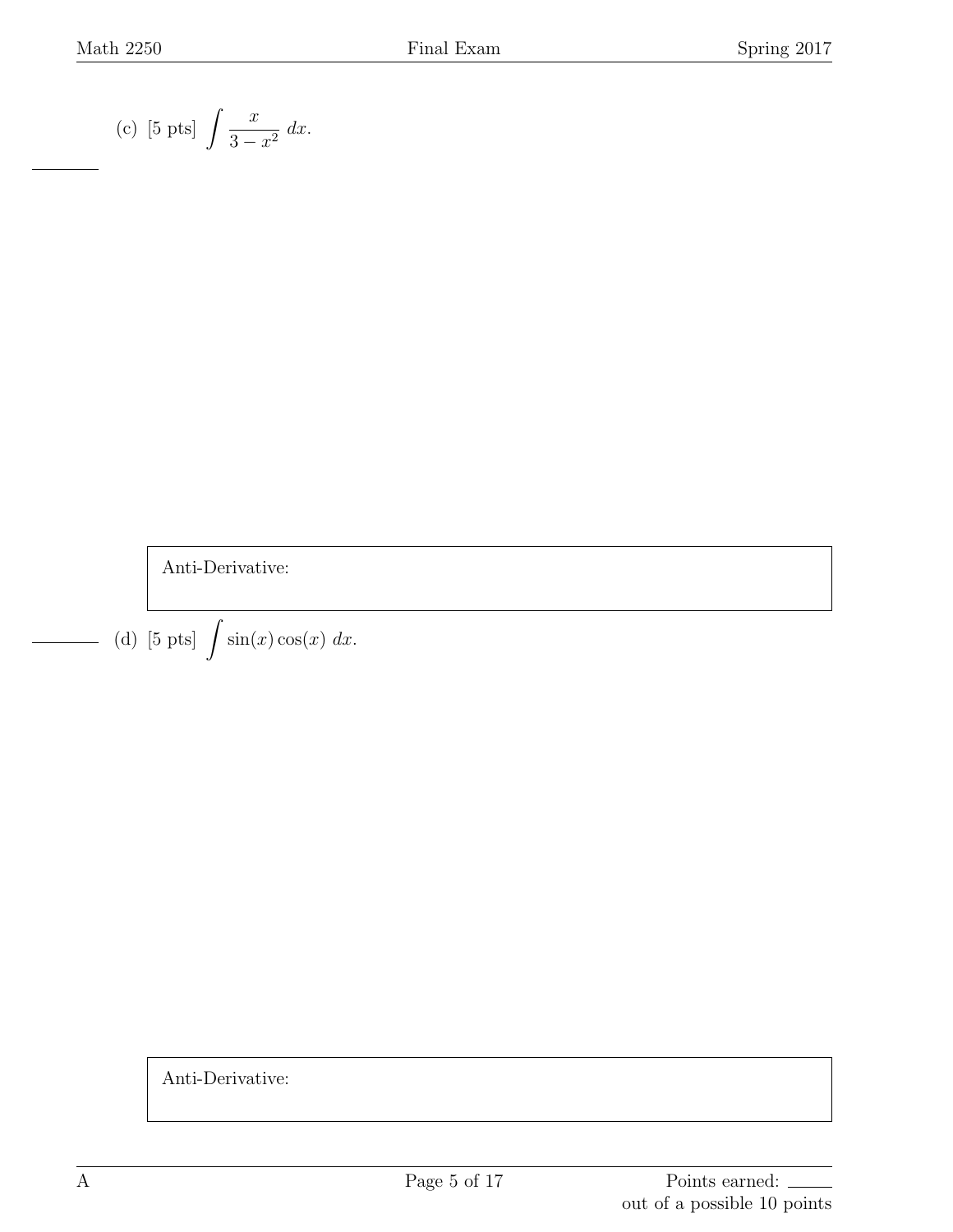3. Determine the value of each of the following limits. Indicate if a limit approaches  $\infty$  or *−∞* otherwise print DNE if the limit does not exist. **Show all of your work and justify your conclusions.**

(a) [5 pts]  $\lim_{x\to 0}$  $\sin^2(x)$  $1 - \cos(x)$ .

(b) [5 pts]  $\lim_{x \to 1} f(x)$  where

$$
f(x) = \begin{cases} x+2 & x \le 1, \\ 1 & x > 1. \end{cases}
$$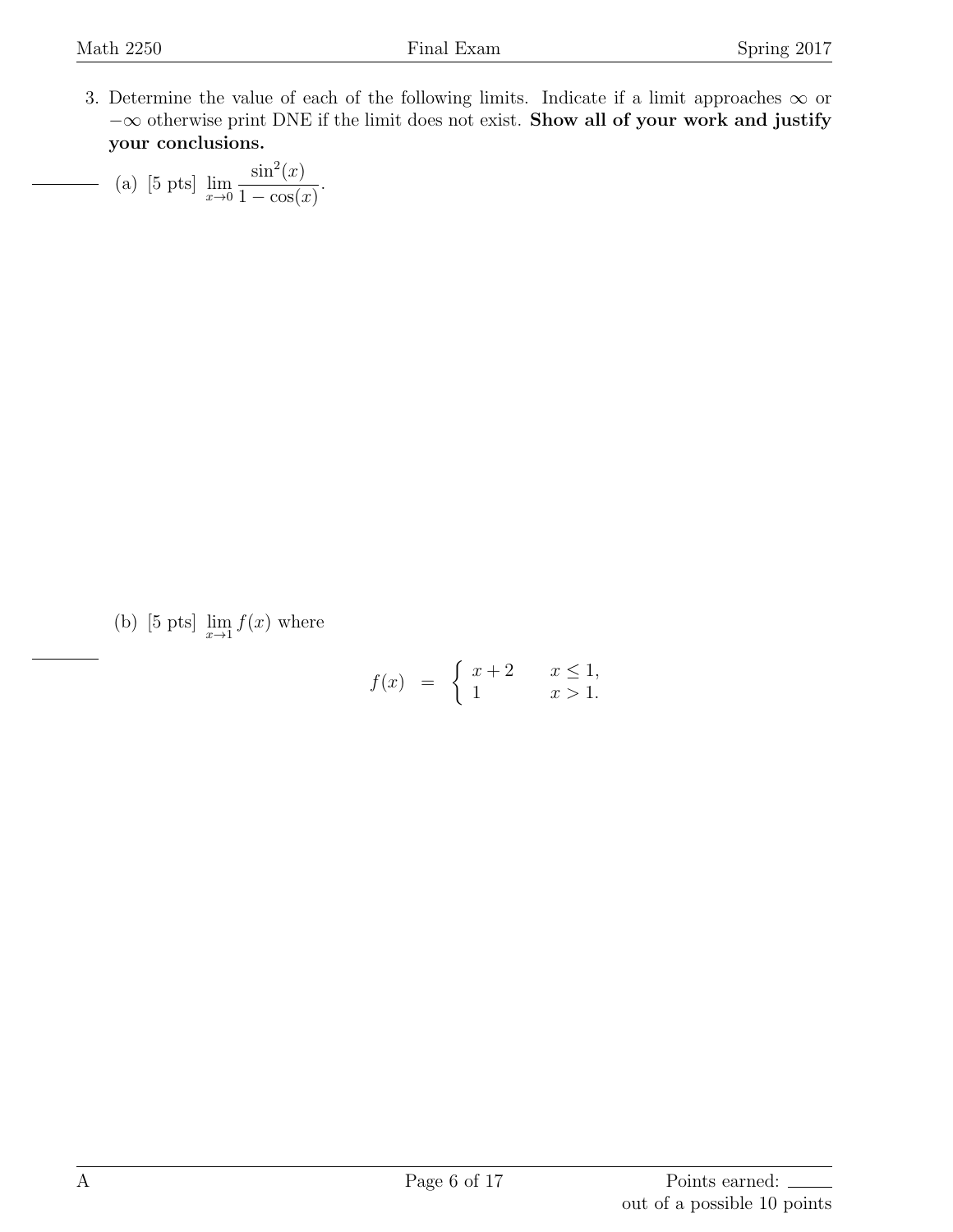## 4. Use the following tables to answer each of the questions below.

| $\alpha$<br>u     |  |  | $\tilde{\phantom{a}}$ |  |  |
|-------------------|--|--|-----------------------|--|--|
| $\mathcal{L}$     |  |  |                       |  |  |
| $\sim$<br>$\cdot$ |  |  |                       |  |  |

|                  |  |  | ► |  |     |
|------------------|--|--|---|--|-----|
| $\boldsymbol{x}$ |  |  |   |  |     |
| J                |  |  |   |  | . . |

(a) [5 pts] Determine the value of  $p'(2)$  where  $p(x) = f(x) \cdot g(x)$ .

 $p'(2) =$ 

(b) [5 pts] Determine the equation for the tangent line of  $p(x) = f(x) \cdot g(x)$  at  $x = 2$ .

Tangent Line: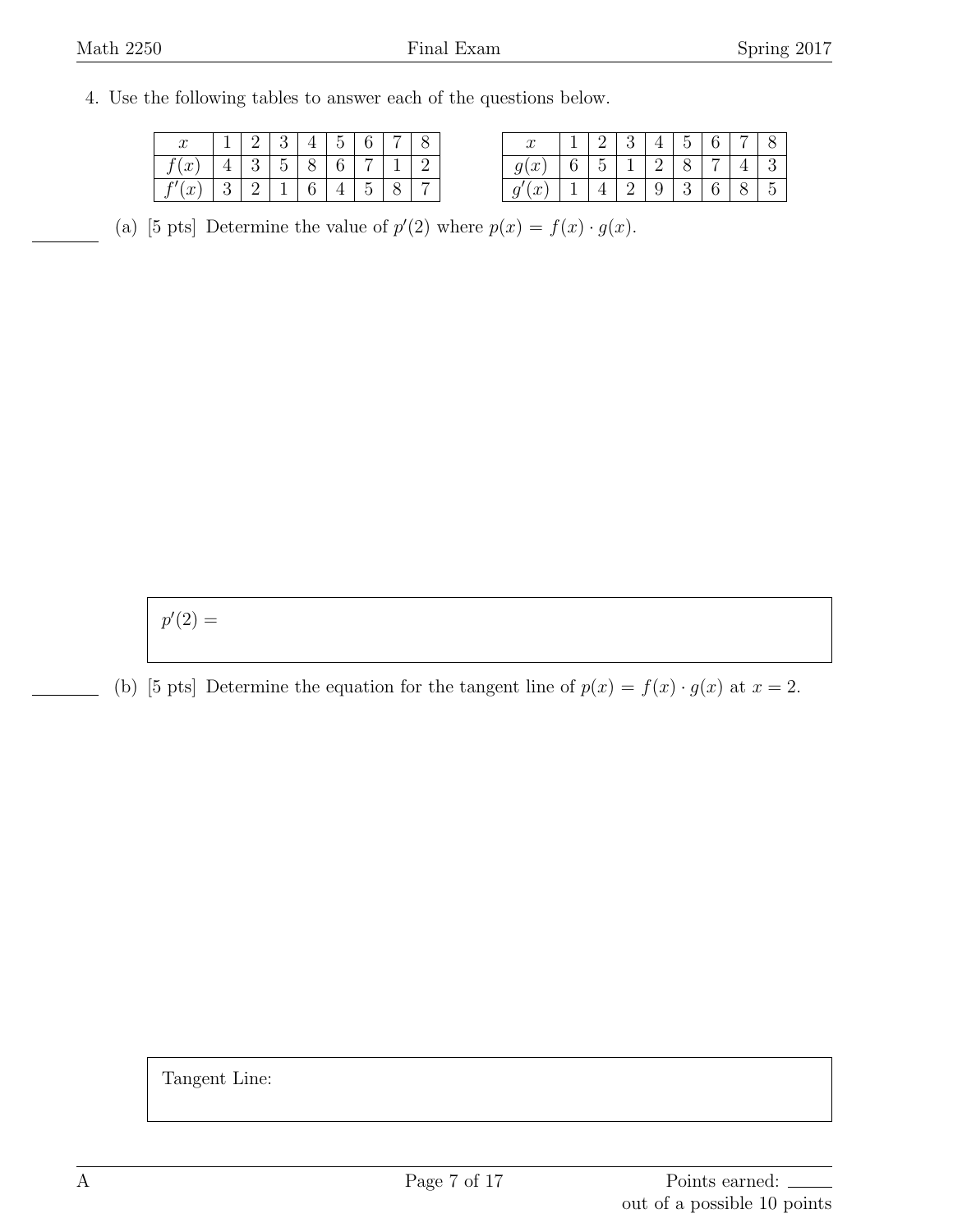- 5. The following questions refer to the limit definition of the derivative.
	- (a) [5 pts] State the limit definition of the derivative of a function,  $f(x)$ .

(b) [10 pts] Use the **limit definition of the derivative** to show that

$$
\frac{d}{dx}\left(\frac{x}{x+1}\right) = \frac{1}{(x+1)^2}
$$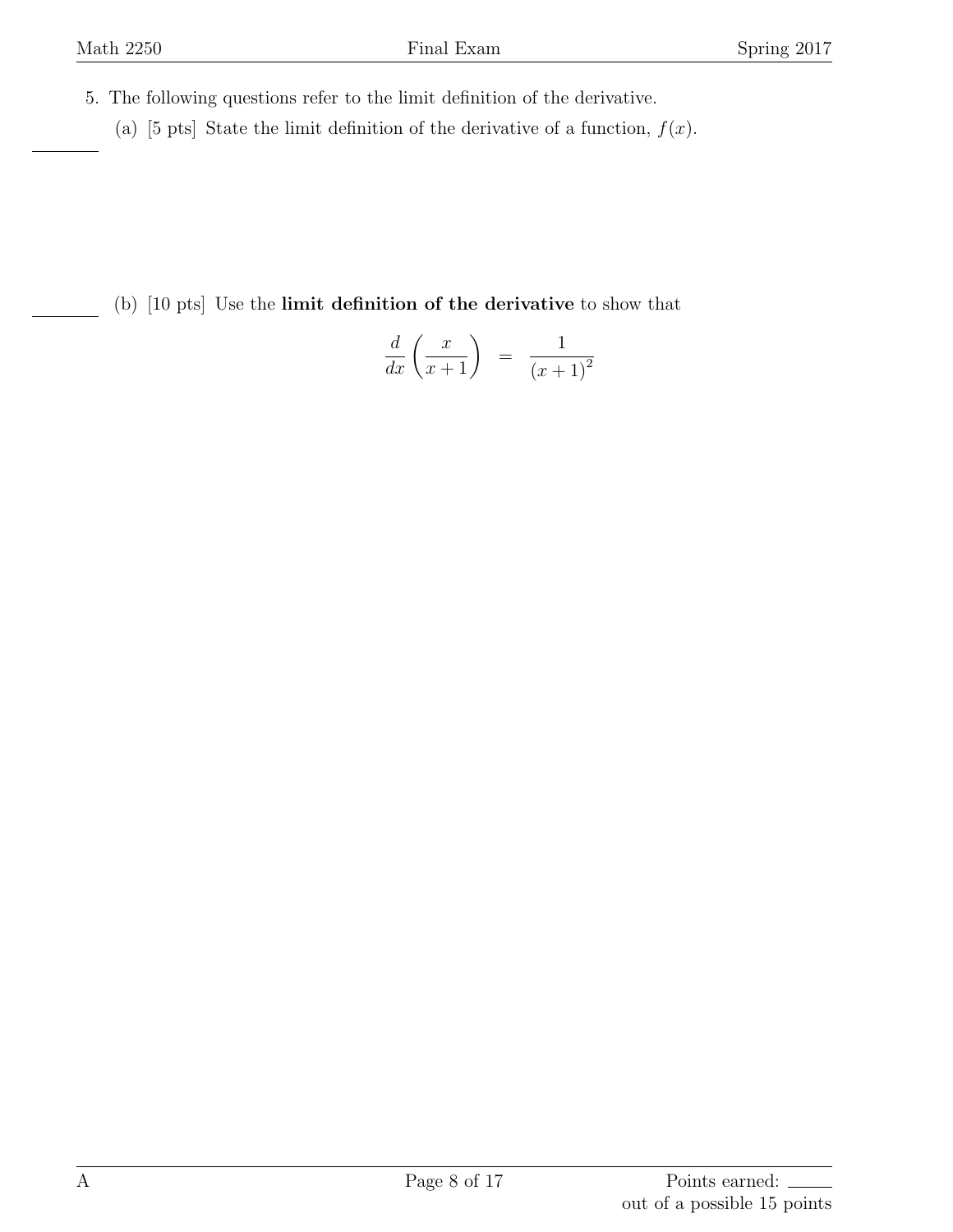6. [5 pts] Evaluate

$$
\frac{d}{dx} \int_0^{x^2} \frac{\sin(t)}{1+t} \, dt.
$$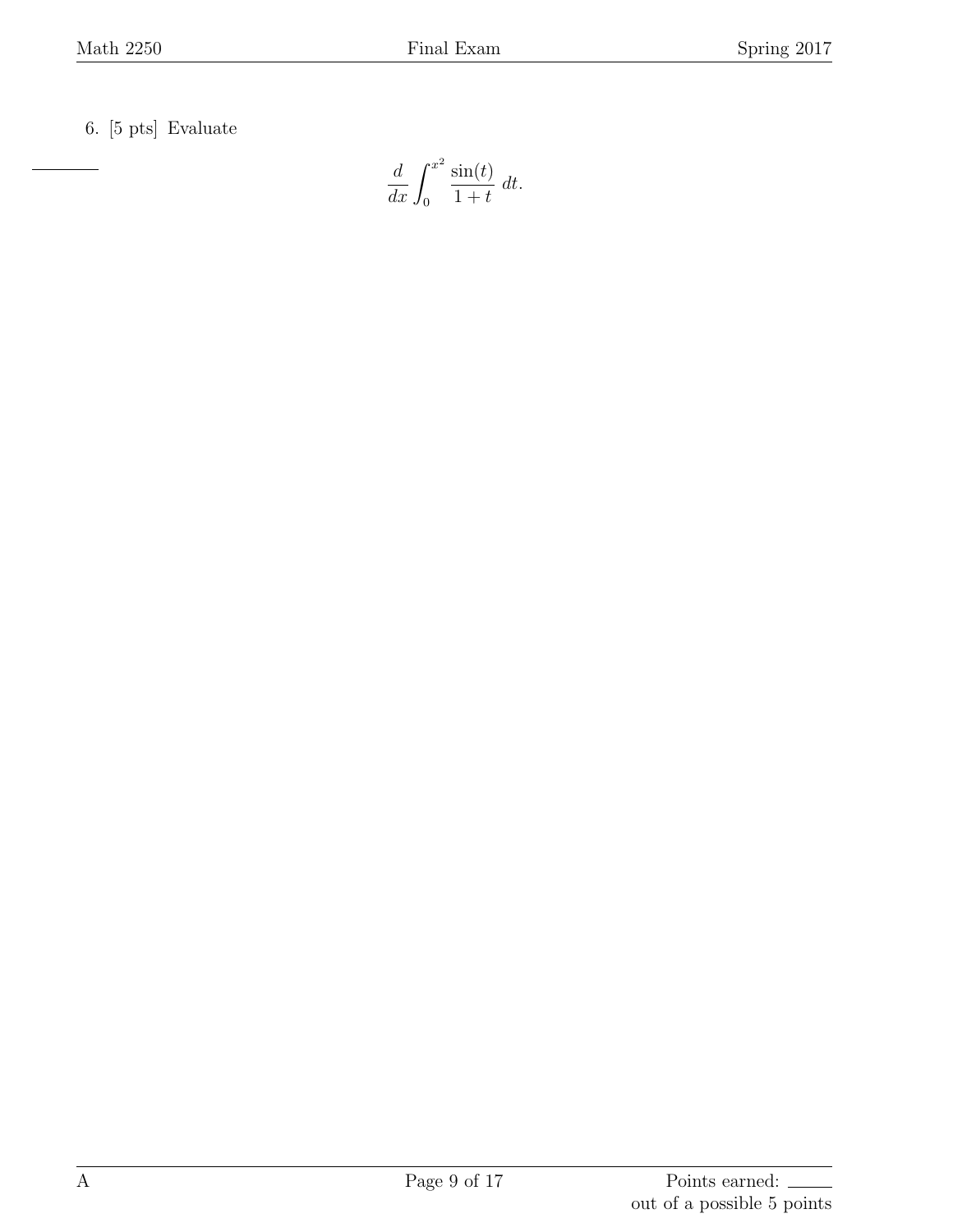7. The efficiency of a Carnot heat engine is defined to be

$$
E(T) = 1 - \frac{C}{T},
$$

where *C* is the temperature of the surrounding environment in Kelvin, and *T* is the temperature of the heat source. For the following questions assume that  $C = 300$  Kelvin is a constant.

(a) [5 pts] Determine the linearization of  $E(T)$  at  $T = 500$ K.

(b) [5 pts] Use the linearization to approximate the change in  $E$  if  $T = 500 \pm 20$ K.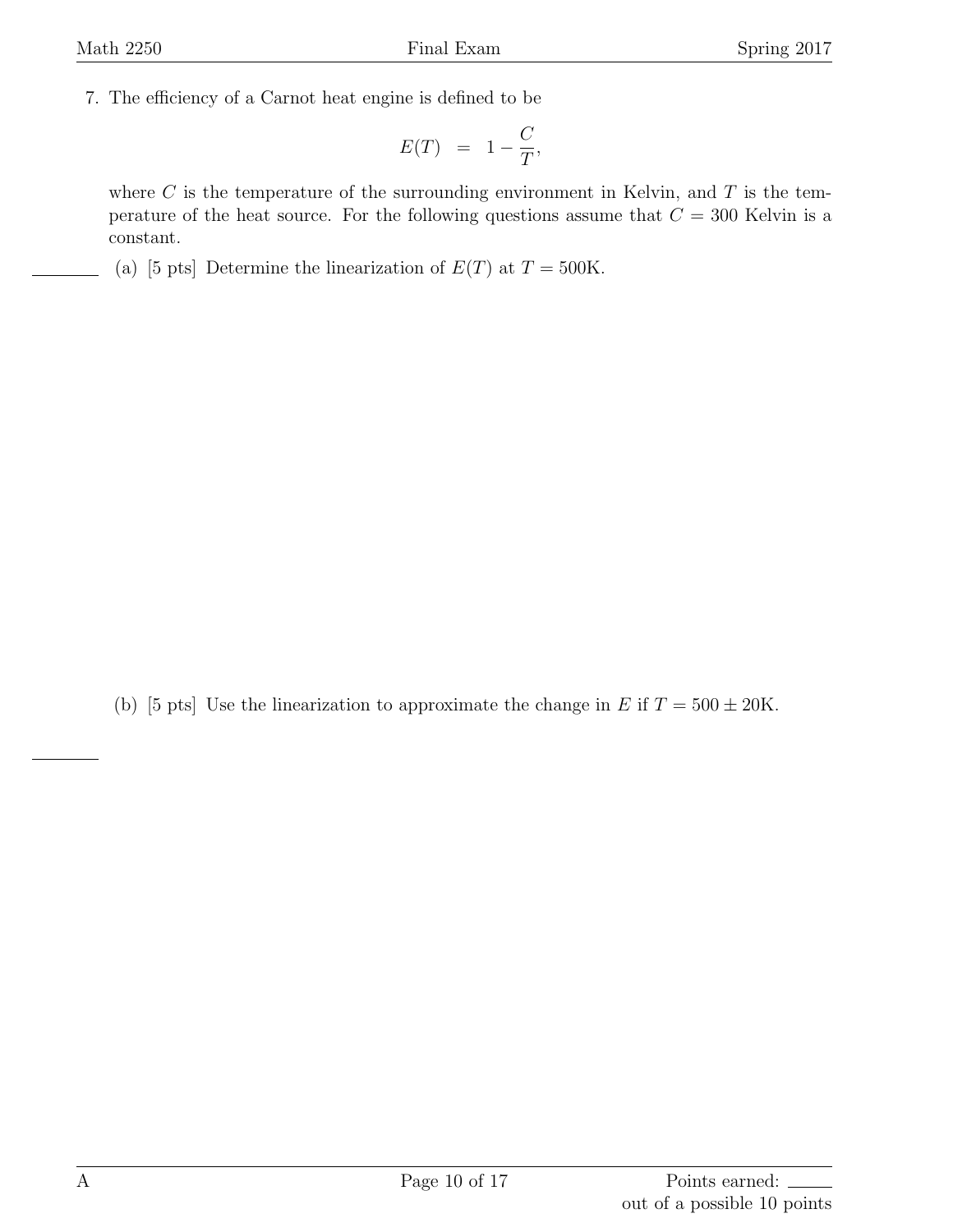8. The graph of a function is given in the plot below. The domain of the function is the closed interval [*−*1*,* 4]. Use the plot to answer each of the following questions.



(a) [5 pts] Estimate the area under the curve from  $x = 1$  to  $x = 3$  using a Riemann sum. The Riemann sum should use four rectangles of equal width, and use the left endpoint of each subinterval.

(b) [5 pts] If you use the left endpoints on each subinterval to construct a Riemann sum to estimate the area from  $x = 2$  to  $x = 4$  will your estimate be more than, equal to, or less than the true value?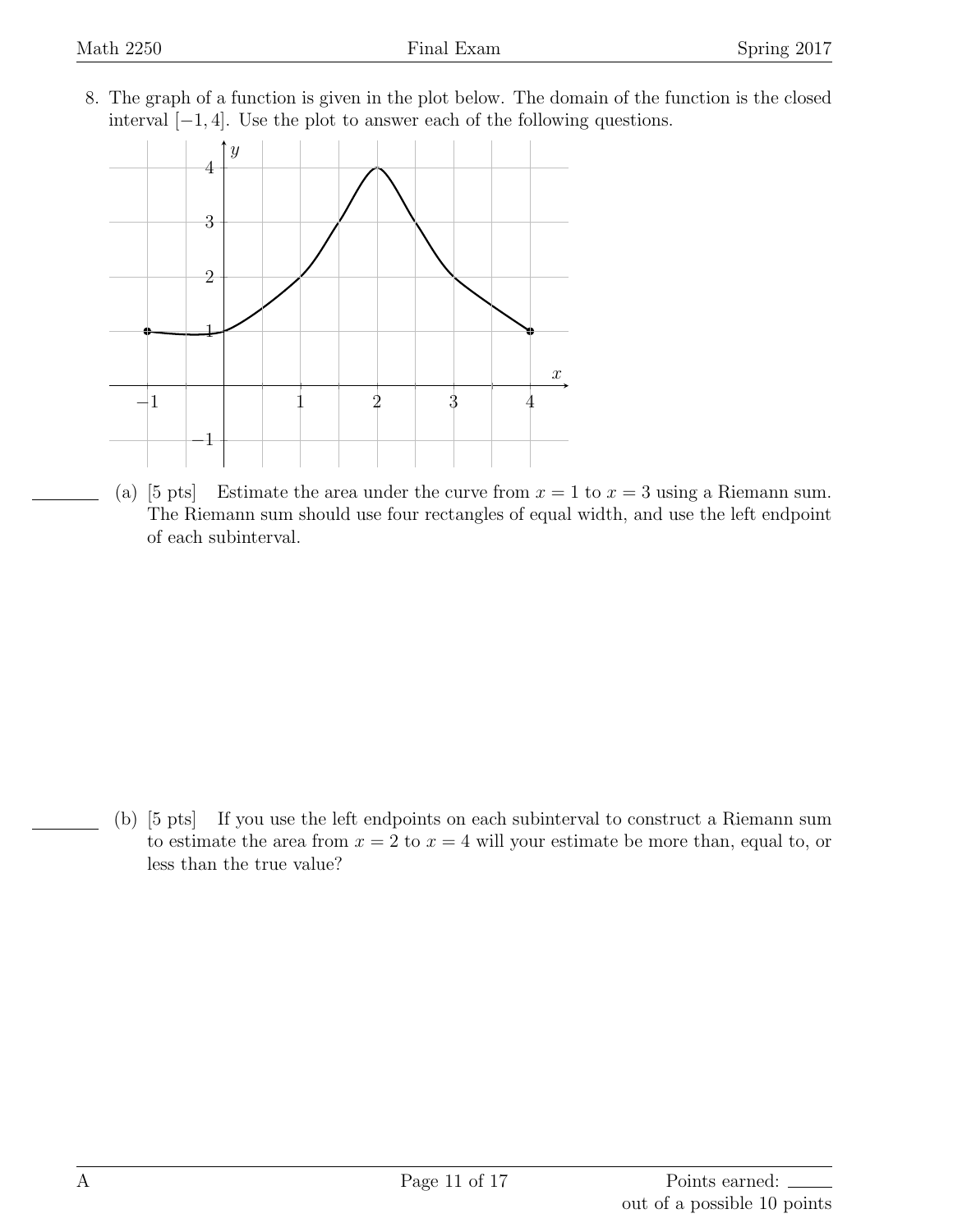9. The graph of the derivative,  $f'(x)$ , of a function is given in the plot below, and the domain of the derivative is [*−*2*,* 4]. Answer each of the following questions.



- (a) [5 pts] For what values of *x*, if any, are there local extrema for *f*? (Indicate which values give local maxima and which give local minima.) Ignore the endpoints,  $x = -2$ and  $x = 4$ .
- (b)  $[5 \text{ pts}]$  For what intervals of *x*, if any, is *f* increasing?
- (c) [5 pts] For what values of *x*, if any, does *f* have an inflection point.

(d) [5 pts] For what intervals of *x*, if any, is *f* concave down?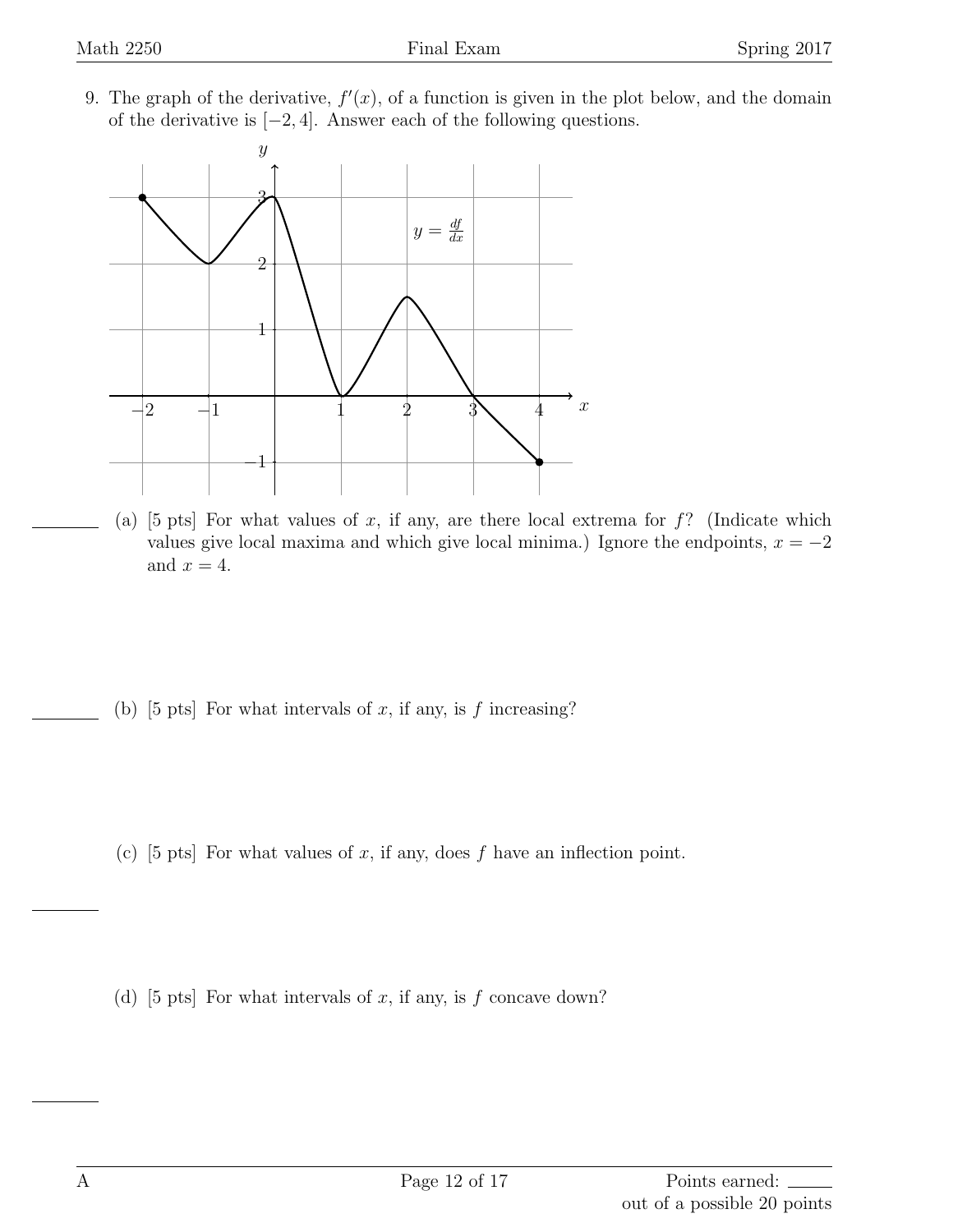10. An object is moving on a straight, level track. The graph of its velocity in meters per second as a function of time in seconds is shown in the plot below. Answer each of the following questions.



(a) [5 pts] The object's start point is its position at  $t = 0$  seconds. How far is the object from its start point at the time  $t = 4$  seconds?

(b) [5 pts] Determine the average velocity of the object between  $t = 0$  seconds and  $t = 4$ seconds.

(c) [5 pts] What is the total distance traveled from  $t = 0$  seconds to  $t = 4$  seconds?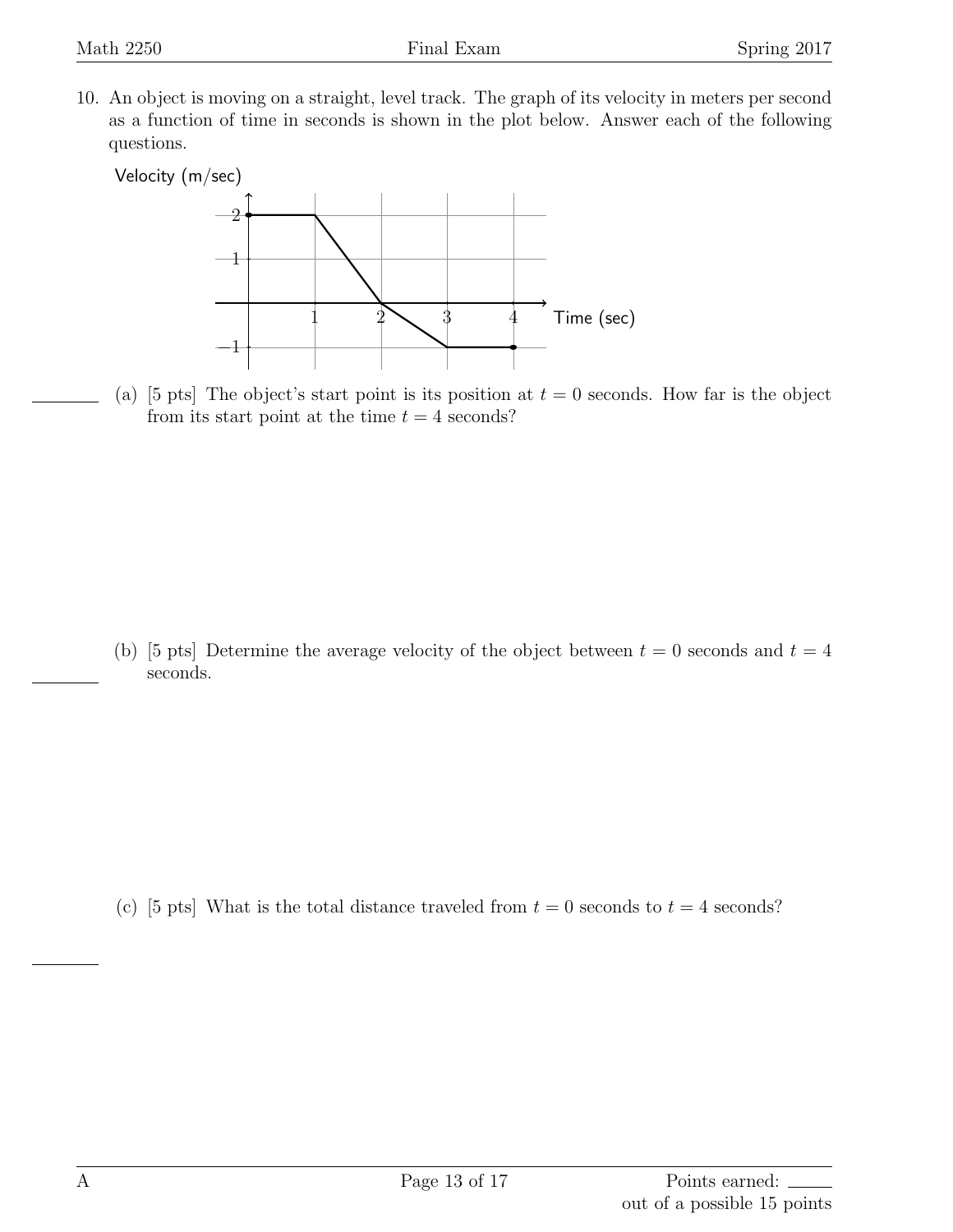11. [10 pts] A car is moving North at 65 miles per hour. A person is walking due East on a different road. Determine how fast the person is moving at the moment when the person is 50 miles West and 70 miles South of the car and the distance between the person and the car is increasing at a rate of 55 miles per hour.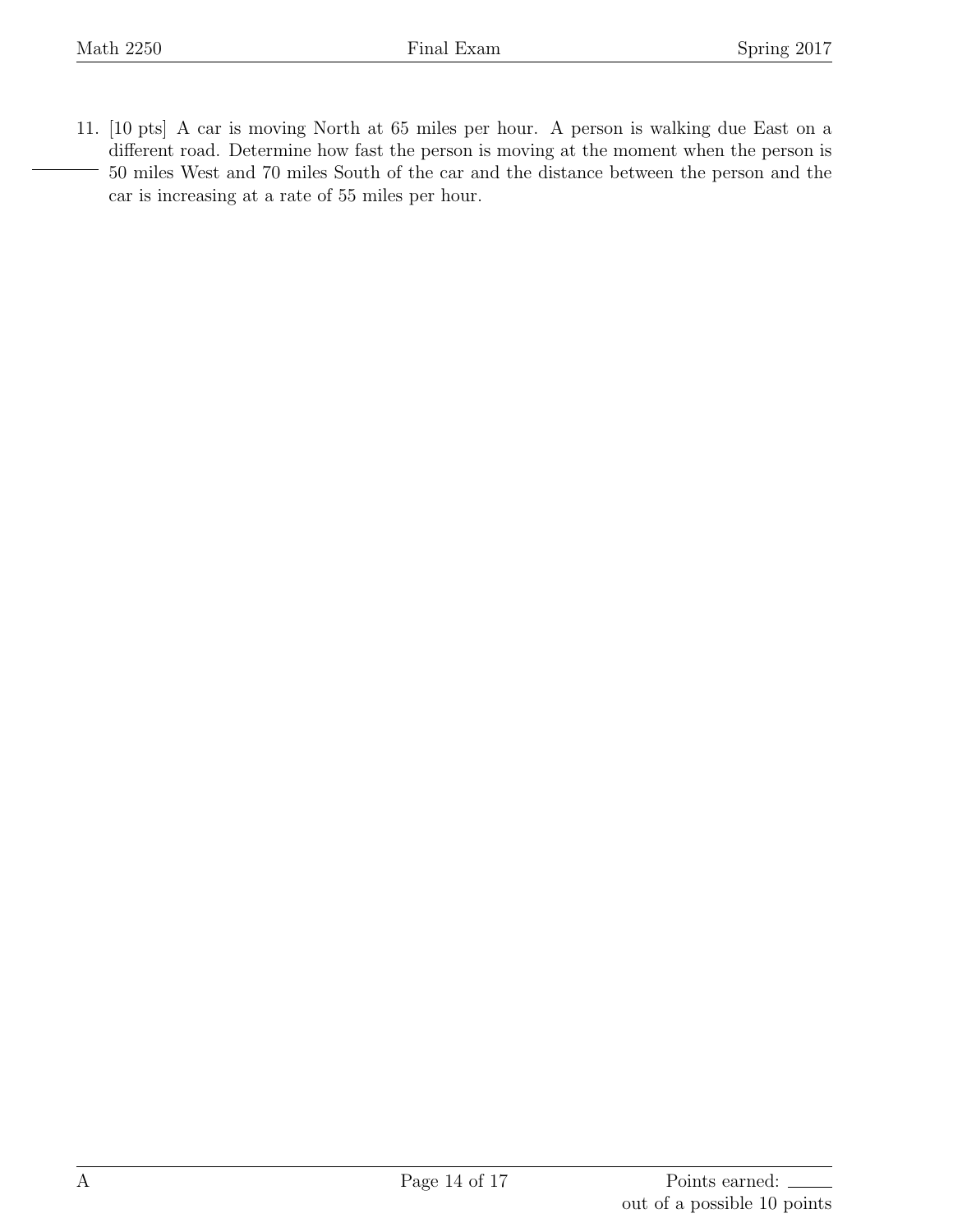12. [10 pts] A component of an engine will be connected to a heat sink by a cylindrical rod of length 8 cm with radius *r*. The rate of heat flow through the rod is given by

$$
G = \frac{1}{8}\mu r^2,
$$

where  $\mu > 0$  is the *thermal conduction coefficient*. The cost to make the rod is equal to the radius plus the thermal conduction coefficient. If \$30 is allocated to produce the rod, determine the radius,  $r$ , and thermal conduction coefficient,  $\mu$ , of the rod that will maximize the rate of heat flow.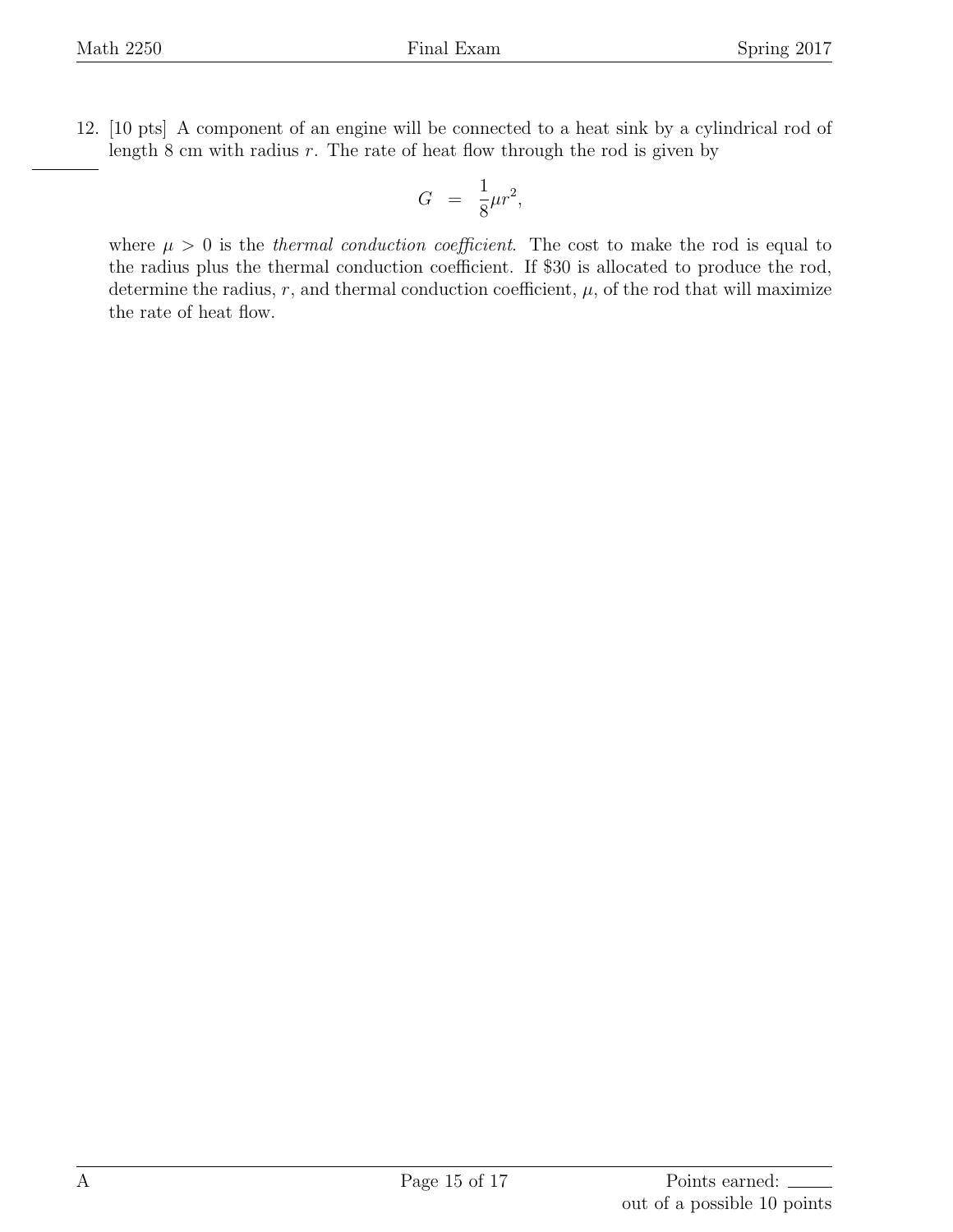13. [10 pts] Find all points, other than (0,0), where the curve

$$
x^3 + xy + y^3 = 0
$$

has a vertical tangent line. *Your answer(s) should be in the form of coordinate pairs.*